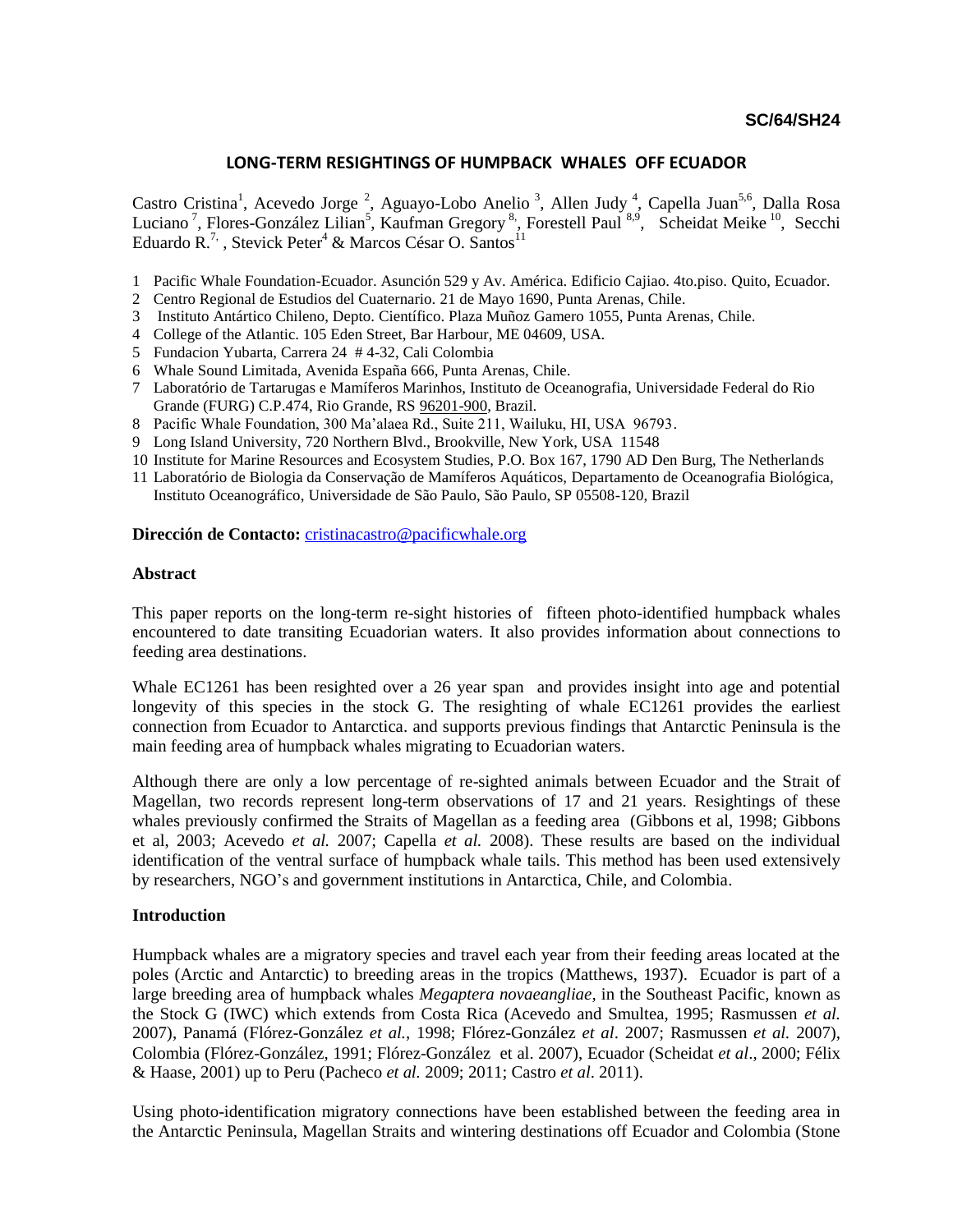*et al.* 1990, Stevick *et al*. 2004, Acevedo *et al.* 2007, Castro *et al.* 2008 and Capella *et al.* 2008) and the wintering grounds off Panama and Costa Rica also using photo-identification (Rasmussen *et al*. 2004, Acevedo *et al.* 2007, Castro *et al*. 2008, Felix *et al*. 2009).

A photo-identification study of humpback whales (*Megaptera novaeangliae*) was conducted between 1996 and 2011 in the Machalilla National Park, Ecuador. There are many methods to determine the age and longevity of humpback whales. For live whales, free-swimming mysticetes, age determination techniques are currently limited to photogrammetry and photo-identification (Zeh *et al.* 1993).

Age is fundamental to interpreting and understanding many aspects of the biology of marine mammals (Hohn, 2009). Comparing other catalogues with different years of research effort has given us the ability to learn about preferences and longevity records of humpback whales that visit the coast of Ecuador. This report provides the first data on longevity for humpback whales identified in Ecuador. These results are based on photo-ID data of numerous researchers, government institutions and NGO's working in Antarctica, Chile and Colombia.

## **Materials and methodology**

Humpback whales were photographed and identified by permanent marks natural to the whale or acquired located on the underside of the tail (Katona *et al*., 1979). The following research groups have systematic information of humpback whales between 1985 to 2012 off Colombia, Chile, Ecuador and Antarctica: Instituto Antártico Chileno (INACH), Proyecto Antártico Brasileño (PROANTAR), College of the Atlantic (COA), Centro de Estudios del Cuaternario (CEQUA), Fundación Yubarta (FY), Whale Sound-Juan Capella Catalogue (WS-JC) and Pacific Whale Foundation (PWF).

The study areas are as follows: Antarctica (63  $\degree$  S to 65  $\degree$  S - 61  $\degree$  to 72  $\degree$  W); Magellan Strait (53°30´S-54 ° S – 73°30´W-74 ° W); Colombia (03 ° N to 78 ° W) Machalilla National Park (01,16 ° N to 81,04° W). Catalogs from Ecuador, Antarctica, Chile and Colombia were compared and each match was confirmed by independently by each research group. Once a match was confirmed data pertaining to location, date, sex class and age (if known) was shared.

## **Results and discussion**

A total of 1580 animals identified in Ecuador were compared with 611 identified humpback whales in Antarctica, 84 in the Strait of Magellan and 30 in Colombia (Table 1). There were 70 matches between Ecuador and feeding areas, and 6 matched between Ecuador and Colombia.

|                 | <b>AREA</b>      | #<br><b>CATALOGUE</b> | <b>YEARS</b>  | # WHALES<br><b>COMPARATED</b> | # WHALES<br><b>RESIGHTED</b> |  |
|-----------------|------------------|-----------------------|---------------|-------------------------------|------------------------------|--|
| <b>BREEDING</b> | <b>ECUADOR</b>   | 1 CATALOGO            | 1996 - 2011   | 1580                          | 70                           |  |
| <b>AREA</b>     | <b>COLOMBIA</b>  | 1 CATALOGO            | 1986-1993     | 30                            | 6                            |  |
| <b>FEEDING</b>  | <b>CHILE</b>     | 2 CATALOGO            | $2000 - 2007$ | 84                            | 6                            |  |
| <b>AREA</b>     | <b>ANTARTICA</b> | <b>CATALOGOS</b>      | 1985 - 2007   | 611                           | 64                           |  |

**Tabla No. 1**: Comparison effort between Ecuador, Colombia, the Magellan Strait and Antarctica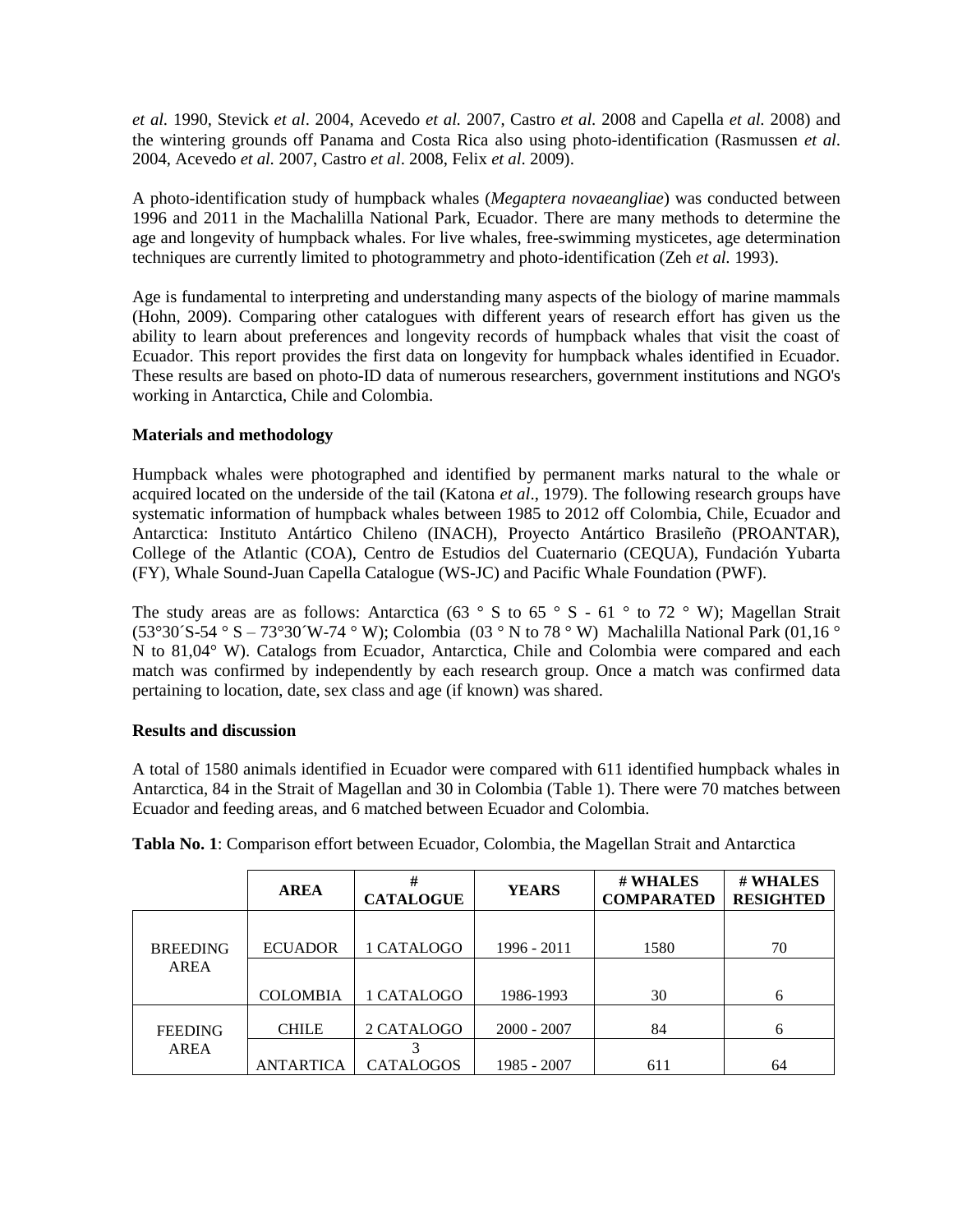With respect to life-span data, fifteen identified humpback whales have been observed at intervals of 10 to 26 years from first observation. Twelve of these resighting resulted from the comparison with other catalogs in Antarctica and Colombia and three cases were resighted only in Ecuador.

Three humpbacks (20%) were resighted 10 years from first identification, five humpback whales (33.3%) were sighted eleven years later and another three were sighted twelve years later. Twenty percent  $(n=3)$  of the identified whales have re-sighting span of 17 to 26 years after its first observation (Figure 1).



**Figure 1**: Life-span data with intervals of 10 to 26 years after its first observation

The sighting span more longest was by a humpback whale EC1261 that was first sighted February, 1985 off Bismarck Strait Antarctica (COA Catalogue), re-sighted August 9, 2007 off Machalilla National Park in Ecuador (PWF catalogue) and last observed off Ecuador September 30<sup>th</sup>, 2011 (PWF Catalogue). This is the longest resighting record for a humpback whale in Ecuadorian waters (26 years) and gives us the first references to age and potential longevity of this species in the stock G. It's interesting to note the acquired injury to the trailing edge of the tail in the later photos. This record is also the earliest sighting that connects to Ecuador to Antarctica, confirming that the Antarctic is the main feeding area of humpbacks coming to Ecuador (Figure 2).

Another two humpback whales were also resighted at various times on different years in the Magellan Strait - Chile, Colombia, Panama and Ecuador. Whale EC0267 was sighted in September 2003 was identified as male and re-sighted in Magellan Strait 17 years later. Humpback whale #6512 was initially sighted September  $01<sup>th</sup>$ , 1991, again in 1993 off Gorgona Island – Colombia (Fundación Yubarta ), re-sighted in consecutive years since 2000 to 2012 in Magellan Strait (Juan Capella, Whale Sound Catalogue and CEQUA Catalogue) and observed off Ecuador on July  $17<sup>th</sup>$ , 2009 (PWF Catalogue). This individual is identified in other catalogs as CEQUA # 003, CRC # 1031, EMa020, IG0333 (Acevedo *et al.* 2007; Capella *et al.* 2008) (Figure 3). With a 21 year resight history, whale #6512 represents the second longest recordation of a live whale in Ecuadorian water.

Although a low percentage of humpback whales were re-sighted between Ecuador and the Strait of Magellan, two records are among the longest observed at 17 and 21 years. These records also confirm that the Strait of Magellan use as a feeding area for more than a decade and reveals connection between this feeding area and the breeding grounds off Colombia and Panama (Acevedo *et al.* 2007; Capella *et al.* 2008).

The observations off Ecuador have been suggest to be animals in transit to more northern breeding area for those humpback whales that feed in Magellan Strait (Acevedo *et al.* 2007), although we recognize that need more effort to learn the movements of humpback whales in the breeding area and between breeding-feeding grounds. Likely some whales, perhaps males, are looking for opportunities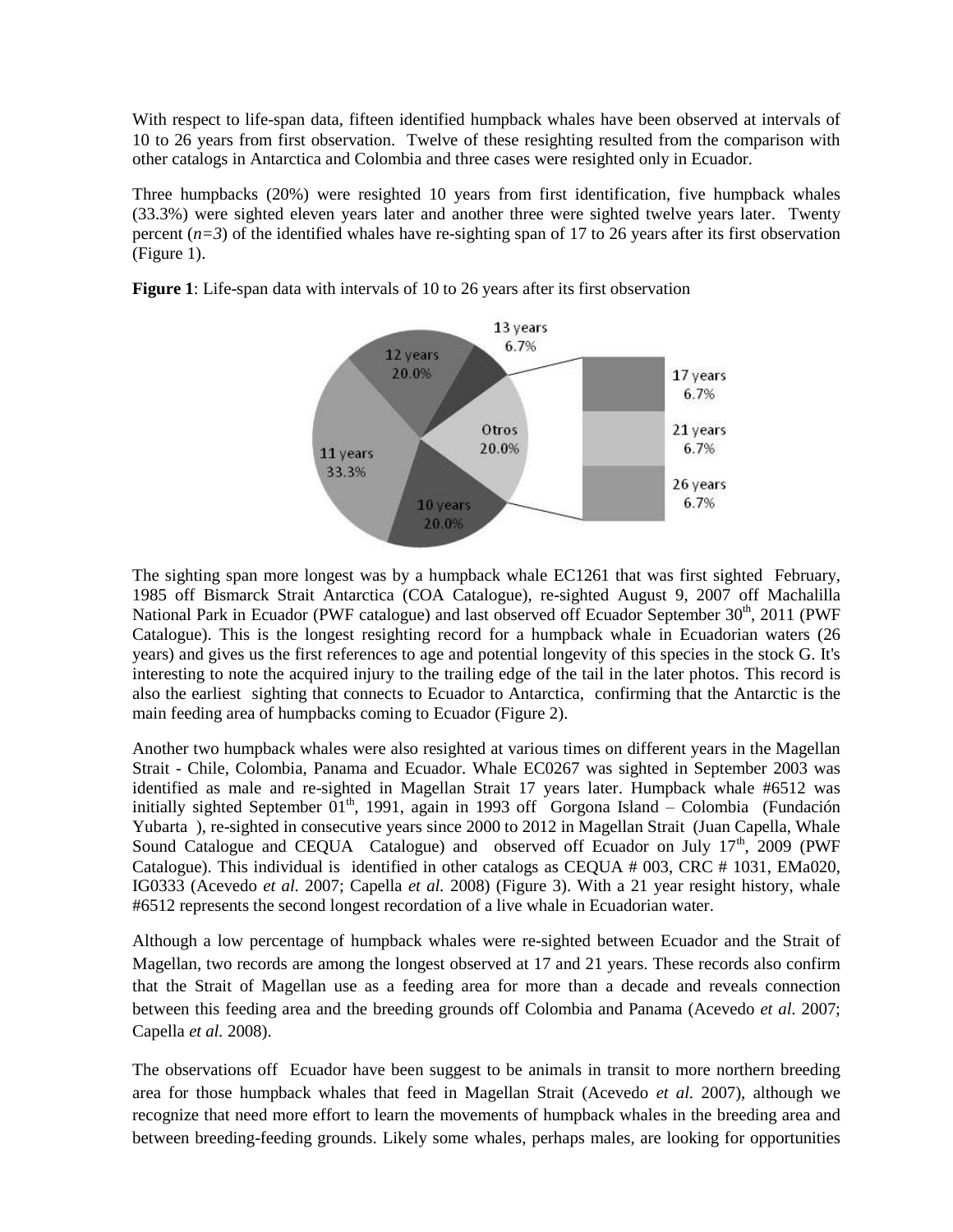to mate and therefore may move extensively in the breeding area. Gender, maturity and activity may influence both the use of the breeding and the selection of feeding areas.

**Figure 2**: The longest resighted record, humpback whale EC1261.





**COA CATALOGUE/ AHWC0012 / COA / 1985 PWF CATALOGUE/EC1261 / 2007 /2011**

**Figure 3**: Humpback whale #6512 resighted with Colombia and Magellan Strait





**FUNDACION YUBARTA /IG 0333 / 1991 / 1993 PWF CATALOGUE /#6512/ 2009**

There are many methods to determine the age of whales, photo-identification is one of the few noninvasive techniques that provide information about life stories of living whales. This work is the product of continued collaboration of many research groups in Latin America will be useful an in detailing migratory pathways, residencies, rates of interchange and general distribution of humpback whales in their feeding and breeding areas. Humpback whales are a shared resource among many countries and the continued collaboration and funding of research efforts is needed to understand linkages between feeding and breeding areas.

The observations off Ecuador are considered to be animals in transit (Acevedo *et al.* 2007). Whale EC0267, identified as a male, was sighted September 2003 and re-sighted in the Magellan Strait. Humpback whale #6512, also identified as male (Rasmussen et al, 2007), was sighted off Ecuador on July 17th, 2009 and also re-sighted in the Magellan Strait.

It is likely that some whales, in particular males, are looking for opportunities to mate and move extensively in the breeding area. Possibly there is segregation in the use of the breeding area depending on gender, maturity and activity of the whales. Selection of feeding areas could also depend on these aspects (gender, maturity).

# **Acknowledgements**

The researchers are grateful for the support of the tourism operators, governmental institutions as the Minister of the Environment of Ecuador, Brazil, Colombia and Chile. In Ecuador the investigation was financed by the PWF; in Chile and the Antarctica, by Fundación CEQUA and the Antarctic Chilean Institute; in Brazil by the Brazilian Council for Scientific and Technological Development (CNPq)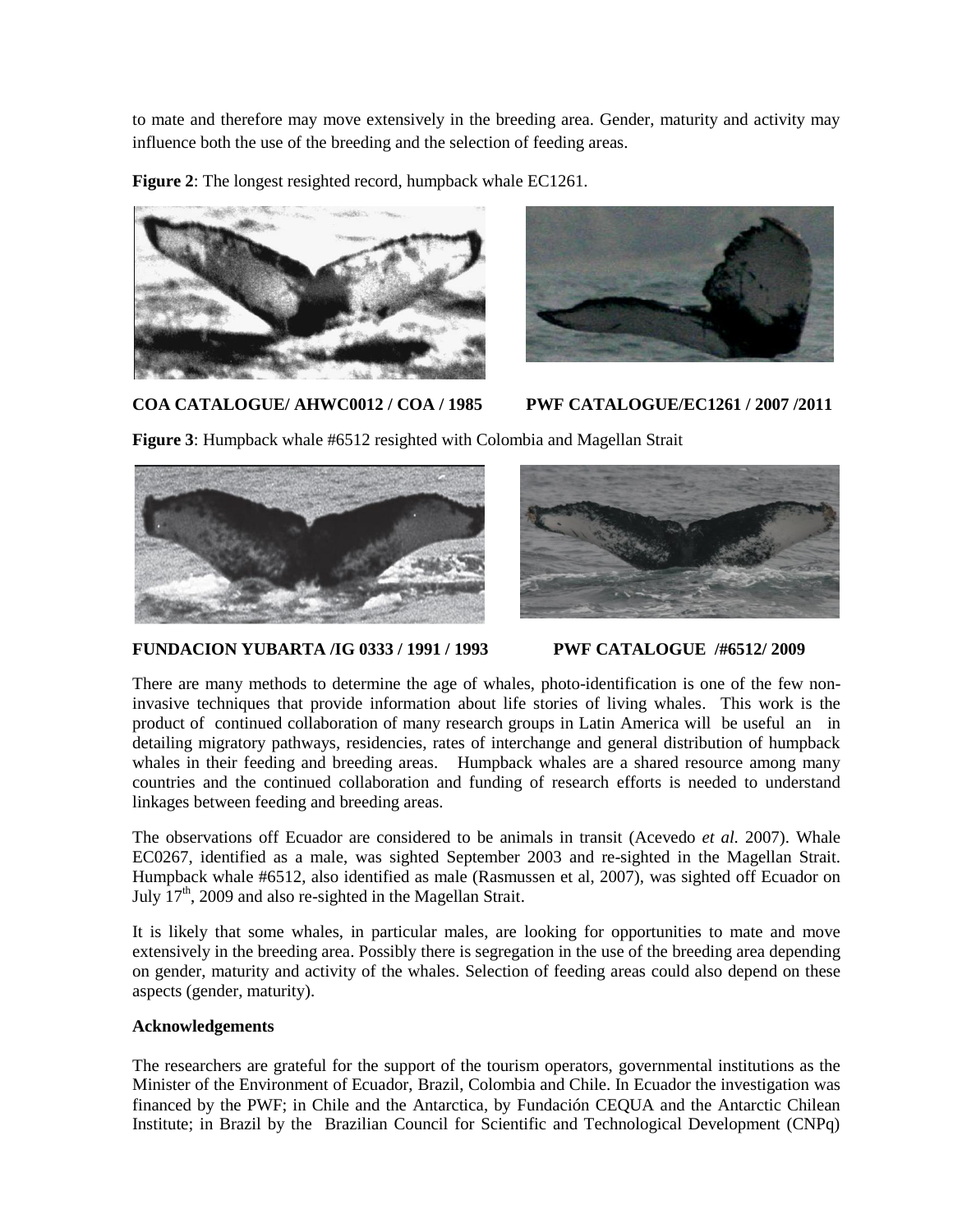and the Comisión para Recursos del Mar (CIRM)/Brazilian Navy. In Colombia Parques Nacionales Naturales, Fundación Yubarta, Long Term Research Institute, Universidad Jorge Tadeo Lozano, Colciencias . I thank Diana Cardenas and Carolina for their unconditional support to work. The PWF and Cetacean Society International for logistical support for the meeting of the IWC and the patience and love of our families who understand the importance of our research.

# **LITERATURE CITED**

- Acevedo A and Smultea MA (1995) First records of humpback whales including calves at Golfo Dulce and Isla del Coco, Costa Rica, suggesting geographical overlap of northern and southern hemisphere populations. Marine Mammals Science 11: 554-560
- Acevedo J, Rasmussen K, Félix F, Castro C, Llano M, Secchi E, Saborío M, Aguayo-Lobo A, Haase B, Scheidat M, Dalla-Rosa L, Olavarría C, Forestell P, Acuña P, Kaufman G and Pastene LA (2007). Migratory destinations of humpback whales from the Magellan Strait feeding ground, Southeast Pacific. Marine Mammal Science 23(2): 453-463.
- Castro, C., Acevedo, J., Allen, J., Dalla Rosa, L., Flórez-González, L., Aguayo-Lobo, A., Rasmussen, K., Llano, M., Garita, F., Forestell, P., Sexy, E.R., García-Godos, I., Ferrina, D., Kaufman, G., Scheidat, M., and Pastene, L.A. 2008. Migratory movements of humpback whales (Megaptera novaeangliae) between Machalilla Nacional Park, Ecuador and Southeast Pacific. Paper SC/60/SH presented to the 60th Scientific Committee of the International Whaling Commission. Santiago, Chile, June 2008. 6p.
- Castro, C., Alcorta, B., Allen, J., Caceres, C., Forestell, P., Kaufman, G., Mattila, D., Pacheco, A.S., Robbins, J., Santillan, L., Scheidat, M., Silva, S. and Tagarino, A. 2011. Comparison of the humpback whale catalogues between Ecuador, Peru and American Samoa. Evidence of the enlargement of the Breeding Stock G to Peru. International Whaling Commission, Tromso, Norway. SC/63/SH19
- Capella, J., J. Gibbons, L. Flórez-González, M. Llano, C. Valladares, V. Sabaj & Y. Vilina 2008. Migratory round-trip of individually identified humpback whales of the Strait of Magellan: clues on transit times and phylopatry to destinations. *Revista Chilena de Historia NaturalVol 81 No. 4.*
- Gibbons, J., J. Capella, R. Matus & L. Guzmán. 1998. Presencia de la ballena jorobada, *Megaptera novaeangliae* (Borowski, 1781), en los canales patagónicos, Chile. *Anales InstitutoPatagonia, Serie Cs. Nat. (*Chile) 26: 69-75.
- Gibbons, J., J. Capella & C. Valladares. 2003. Rediscovery of a humpback whale, Megaptera novaeangliae, feeding ground in the Straits of Magellan, Chile. Journal of Cetacean Research and Management 5(2): 203- 208.
- Félix F and Haase B (2001) The humpback whale off the coast of Ecuador, population parameters and behavior. Revista de Biología Marina y Oceanografía 36:61–74.
- Félix, F., Rasmussen, K., Garita, F., Haase, B. And Simonis, A*. (2009*) Movements of humpbacks whales between Ecuador and Central America, wintering area of the breeding stock G. Paper SC/61/ SH18 presented to the 61st Scientific Committee of the International Whaling Commission. Madeira, Portugal, June 2009.
- Flórez-González, L. 1991. Humpback whales *Megaptera novaeangliae* in the Gorgona Island, Colombian Pacific breeding waters: Population and pod characteristics. Memoirs of the Queensland Museum 30 (2): 291-295
- Flórez –González L., Capella J., Haase B., Bravo G.A., Felix F. and Gerrodette T. (1998). Changes in Winter destinations and the most record of southeastern pacific humpback whales. Mar. Mammal Sci. 14(1)189-96.
- Flórez-González L., I. C. Ávila, J. Capella, P. Falk, F. Félix, J. Gibbons, H. Guzmán, B. Haase, J. Herrera, V. Peña, L. Santillán, I. C. Tobón & K van Waerebeek. 2007. Estrategia para la conservación de la ballena jorobada del Pacífico Sudeste. Lineamientos para un plan de acción regional e iniciativas nacionales. Fundación Yubarta. Cali. Colombia. 106 p.
- Hohn A. 2009. Age estimation. Pp 6-13 in W.F. Perrin, B. Wursig, and H.G.M.. Thewissen. Encyclopedia of Marine Mammals. Academic Press.
- Katona, S., Baxter, B., Brazier, O., Kraus, S., Perkins, J. & Whitehead, H (1979) Identification of humpback whales by fluke photographs. In: Winn HE, Olla BL (eds) *Behavior of Marine Animals*, Vol. 3. Plenum Press, New York, p 33-44
- Mathews L.H. 1937. The humpback whale, Megaptera nodosa. Discovery Rep. 17 (7) 92.
- Pacheco, A., Silva S. & Alcorta B. 2009. W*inter Distribution And Gro*up Composition Of Humpback Whales (Megaptera Novaeangliae) Off Northern Peru. Lat. Am. J. Aquat. Mamm. 7(1-2): 33-38.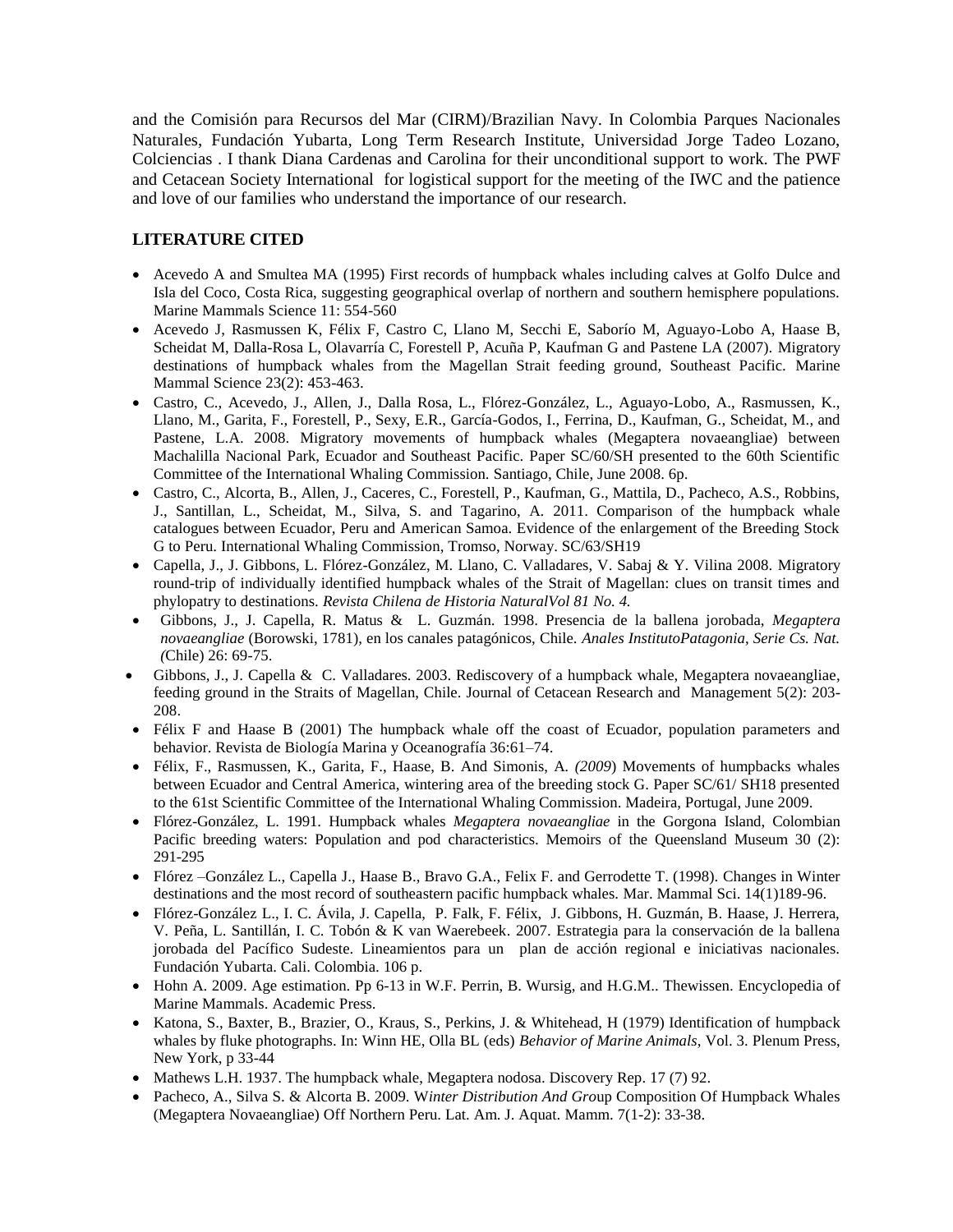- Pacheco, A., Silva S. & Alcorta B. 2011. Is it possible to go whale watching off the coast of Peru? A case study of humpback whales. Lat. Am. J. Aquat. Res. 39(1): 189-196.
- Scheidat M, Castro C, Denkinger J, González J and Adelung D (2000) A breeding area for humpback whales (*Megaptera novaeangliae*) off Ecuador. Journal of Cetacean Research and Management 2:165–172.
- Stevick P, Aguayo-Lobo A, Allen J, Ávila IC, Capella J, Castro C, Chater K, Dalla Rosa L, Engel MH, Félix F, Flórez-González L, Freitas A, Haase B, Llano M, Lodi L, Muñoz E, Olavarría C, Secchi E, Scheidat M and Siciliano S (2004) Migrations of individually identified humpback whales between the Antarctic Peninsula and South America. Journal of Cetacean Research and Management 6: 109-113.
- Stone G, Flórez-González L and Katona S (1990) Whale migration record. Nature 346: 705.
- Rasmussen K, Palacios DM, Calambokidis J, Saborío MT, Dalla Rosa L, Secchi E, Steiger GH, Allen J and Stone G (2007) Southern Hemisphere humpback whales wintering off Central America: insights from water temperature into the longest mammalian migration. Biology Letters doi:10.1098/rsbl.2007.0067.
- Zeh, J. E., Clark, C. W., George, J. C., Withrow, D., Carroll, G. M. & Koski, W. R.. 1993. Current population size and dynamics. Pages 409–489 in J. J. Burns, J. J. Montague and C. J. Cowles, eds. The bowhead whale. Special Publication No. 2, Society for Marine Mammalogy, Lawrence, KS.